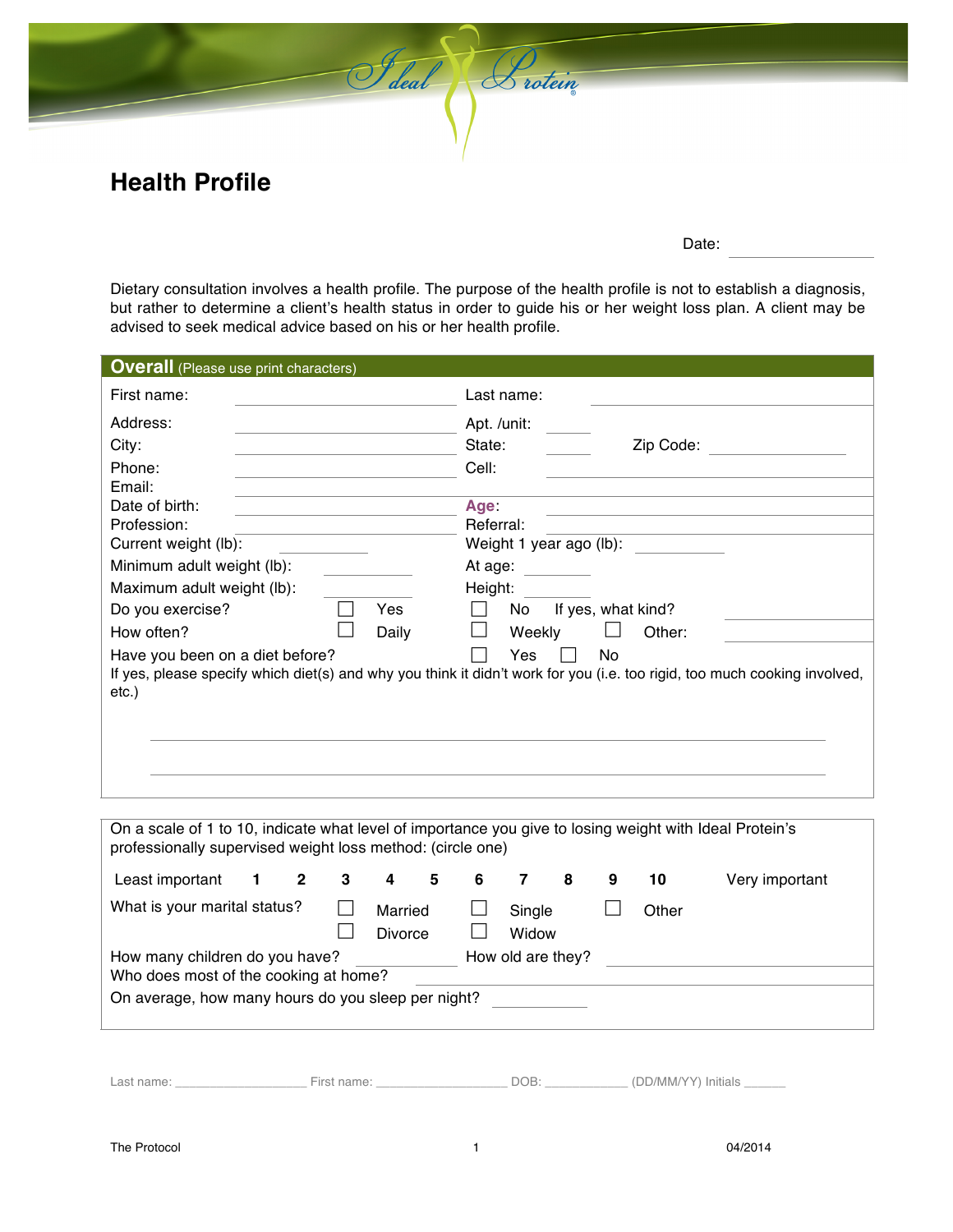| <b>Overall (continued)</b>                                                                                                                                                                                                                    |               |                                                                                                                                                                                                                                        |         |
|-----------------------------------------------------------------------------------------------------------------------------------------------------------------------------------------------------------------------------------------------|---------------|----------------------------------------------------------------------------------------------------------------------------------------------------------------------------------------------------------------------------------------|---------|
| Who is your primary care physician (family doctor)?<br>Please list any physicians you see and their specialty (refer to medical information for list of disorders):                                                                           |               |                                                                                                                                                                                                                                        |         |
| Dr.                                                                                                                                                                                                                                           | Specialty:    | Patient since:                                                                                                                                                                                                                         | (MM/YY) |
| Dr.                                                                                                                                                                                                                                           | Specialty:    | Patient since:                                                                                                                                                                                                                         | (MM/YY) |
| Dr.                                                                                                                                                                                                                                           | Specialty:    | Patient since:                                                                                                                                                                                                                         | (MM/YY) |
| Dr.                                                                                                                                                                                                                                           | Specialty:    | Patient since:                                                                                                                                                                                                                         | (MM/YY) |
| Dr.                                                                                                                                                                                                                                           | Specialty:    | Patient since:                                                                                                                                                                                                                         | (MM/YY) |
| Dr.                                                                                                                                                                                                                                           | Specialty:    | Patient since:                                                                                                                                                                                                                         | (MM/YY) |
|                                                                                                                                                                                                                                               |               |                                                                                                                                                                                                                                        |         |
| <b>Diabetes</b><br>Do you have diabetes?                                                                                                                                                                                                      | Yes           | No<br>If not, please skip to next section.                                                                                                                                                                                             |         |
| Which type?                                                                                                                                                                                                                                   |               | Type I - Insulin-dependent (insulin injections only)<br>Type II - Non-insulin-dependent (diabetic pills)<br>Type II - Insulin-dependent (diabetic pills and insulin)                                                                   |         |
| Is your blood sugar level monitored?                                                                                                                                                                                                          | Yes<br>$\Box$ | If so, how often?<br>No                                                                                                                                                                                                                |         |
| If so, by whom?                                                                                                                                                                                                                               | Myself        | Physician<br>Other - please specify:                                                                                                                                                                                                   |         |
| Do you tend to be hypoglycemic?<br>NOTE: If you are currently on a Sodium-Glucose Co-Transporter inhibitor (SGLT-2), do not start the weight<br>loss method.                                                                                  | Yes           | No                                                                                                                                                                                                                                     |         |
| <b>Cardiovascular Function</b>                                                                                                                                                                                                                |               |                                                                                                                                                                                                                                        |         |
| Have you had any of the following conditions?                                                                                                                                                                                                 |               |                                                                                                                                                                                                                                        |         |
| Arrhythmia (NPA - if not on Rx medication)<br><b>Blood Clot (NPA)</b><br>Coronary Artery Disease (NPA)<br>Heart attack (NPC)<br>×.<br>$\Box$<br>Heart Valve Problem (NPA)<br>Heart Valve Replacement (porcine/<br>$\Box$<br>mechanical) (NPA) |               | Hyperkalemia (High potassium) (NPA)<br>Hypokalemia (Low potassium) (NPA)<br>Hypertension (High blood pressure) (NPA)<br><b>Pulmonary Embolism (NPA)</b><br>Stroke or Transient Ischemic Attack (NPA)<br>Congestive Heart Failure (NPC) |         |
| Hyperlipidemia (High cholesterol/triglycerides)<br>$\Box$                                                                                                                                                                                     |               | Please select one (if applicable):<br><b>History of Congestive Heart Failure</b><br><b>Current Congestive Heart Failure (NPC)</b>                                                                                                      |         |
| Have you ever had any type of heart surgery?                                                                                                                                                                                                  |               | No<br>Yes                                                                                                                                                                                                                              |         |
|                                                                                                                                                                                                                                               |               |                                                                                                                                                                                                                                        |         |
| If so, which type?<br>Other conditions:                                                                                                                                                                                                       |               |                                                                                                                                                                                                                                        |         |

| Last name: | -<br>First name: | UDD/MM/YYY<br>Initials |
|------------|------------------|------------------------|
|            |                  |                        |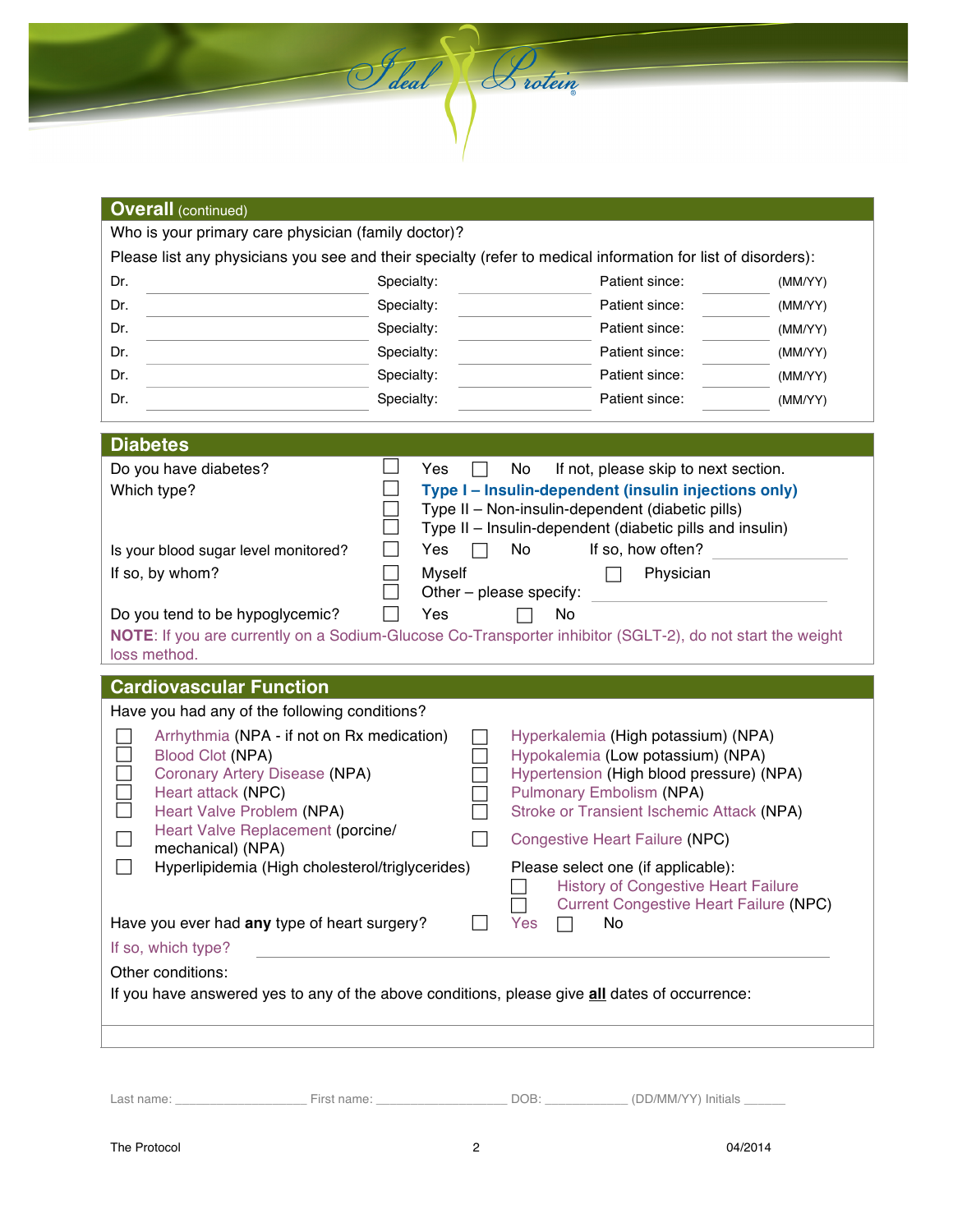| <b>Kidney Function</b>                                                                          |     |       |                    |  |
|-------------------------------------------------------------------------------------------------|-----|-------|--------------------|--|
| Have you had any of the following conditions:                                                   |     |       |                    |  |
| Kidney Disease (NPA)<br>Kidney Transplant (NPA)                                                 |     | Date: |                    |  |
| <b>Kidney Stones</b>                                                                            |     | Date: |                    |  |
| Do you have Gout?                                                                               | Yes | No.   | If so, since when? |  |
| If so, what medication has been prescribed?                                                     |     |       |                    |  |
| If no, have you ever had Gout?                                                                  | Yes | No.   | If so, since when? |  |
| If yes to any of these events, please give dates of events. For multiple events please specify: |     |       |                    |  |

Feleal Protein

| <b>Liver Function</b>                   |     |     |       |
|-----------------------------------------|-----|-----|-------|
| Have you ever had any liver conditions? | Yes | No. | Date: |
| If yes, please list:                    |     |     |       |
|                                         |     |     |       |

| <b>Colon Function</b>                                                                               |                          |
|-----------------------------------------------------------------------------------------------------|--------------------------|
| Do you have any of the following conditions:                                                        |                          |
| Constipation                                                                                        | <b>Diverticulitis</b>    |
| Crohn's Disease                                                                                     | Irritable Bowel Syndrome |
| Diarrhea                                                                                            | Ulcerative Colitis       |
| If yes to any of these conditions, please give dates of events. For multiple events please specify: |                          |
|                                                                                                     |                          |
|                                                                                                     |                          |

## **Digestive Function**

| ________________                             |                                           |
|----------------------------------------------|-------------------------------------------|
| Do you have any of the following conditions: |                                           |
| <b>Acid Reflux</b>                           | Gluten intolerance                        |
| Celiac Disease                               | Heartburn                                 |
| <b>Gastric Ulcer (NPA)</b>                   | <b>History of Bariatric Surgery (NPA)</b> |
| If so, what type of bariatric surgery?       |                                           |
|                                              |                                           |

| Last name: | First name: | JOB | (DD/MM/YY) Initials |
|------------|-------------|-----|---------------------|
|------------|-------------|-----|---------------------|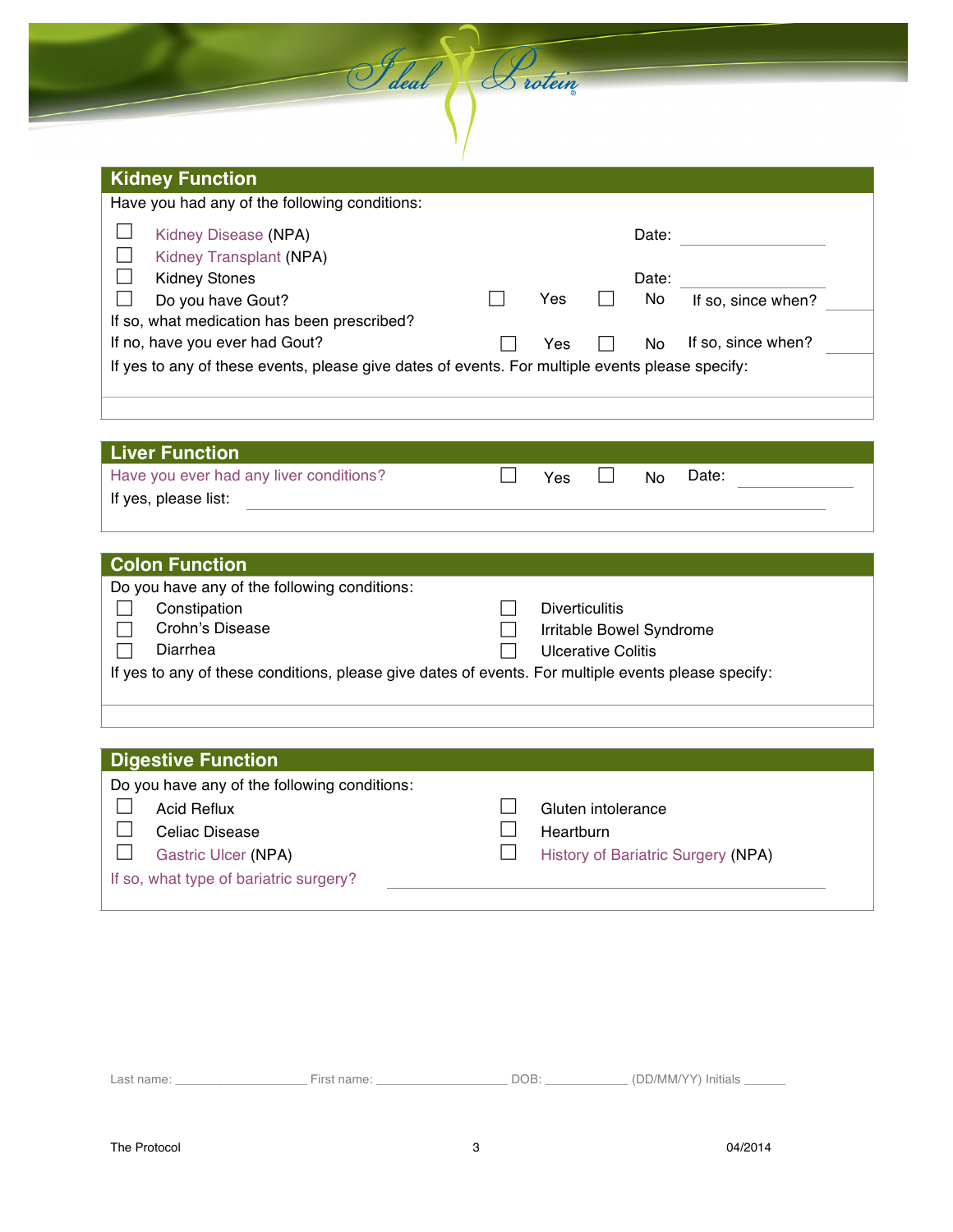| Do you currently have any of the following conditions:<br>$\mathsf{L}$<br>Amenorrhea<br>$\vert \ \ \vert$<br><b>Fibrocystic Breasts</b><br>$\Box$<br>Heavy periods<br>×.<br>Hysterectomy |                          | Irregular periods<br>Menopause<br>Painful periods<br>Uterine Fibroma |
|------------------------------------------------------------------------------------------------------------------------------------------------------------------------------------------|--------------------------|----------------------------------------------------------------------|
| <b>Ovarian/Breast Function (continued)</b>                                                                                                                                               |                          |                                                                      |
| Date of last menstrual cycle:<br>Are you taking oral contraceptive pills?<br>Are you pregnant?<br>Are you breastfeeding?                                                                 |                          | Yes<br>No<br>Yes<br><b>No</b><br>No<br>Yes                           |
| <b>Endocrine Function</b>                                                                                                                                                                |                          |                                                                      |
| Do you have thyroid problems?                                                                                                                                                            |                          | Yes<br>No                                                            |
| If so, please specify:                                                                                                                                                                   |                          |                                                                      |
| Do you have parathyroid problems?                                                                                                                                                        | $\sim$                   | N <sub>o</sub><br>Yes<br>$\vert \ \ \vert$                           |
| If so, please specify:                                                                                                                                                                   | $\overline{\phantom{a}}$ |                                                                      |
| Do you have adrenal gland problems?<br>If so, please specify:                                                                                                                            |                          | Yes<br>No                                                            |
| Have you been told you have Metabolic Syndrome?                                                                                                                                          |                          | <b>No</b><br>Yes                                                     |
| <b>Neurological/Emotional Function</b>                                                                                                                                                   |                          |                                                                      |
| Do you have any of the following conditions:                                                                                                                                             |                          |                                                                      |
| Alzheimer's disease<br>×.                                                                                                                                                                |                          | Depression                                                           |
| Anorexia (History of)                                                                                                                                                                    |                          | Epilepsy (NPA)                                                       |
| $\Box$<br>Anxiety                                                                                                                                                                        |                          | <b>Panic Attacks</b>                                                 |
| $\Box$<br><b>Bipolar Disorder</b>                                                                                                                                                        |                          | Parkinson's disease                                                  |
| Bulimia (History of)                                                                                                                                                                     |                          | Schizophrenia                                                        |

Seleal Protein

Last name: \_\_\_\_\_\_\_\_\_\_\_\_\_\_\_\_\_\_\_ First name: \_\_\_\_\_\_\_\_\_\_\_\_\_\_\_\_\_\_\_ DOB: \_\_\_\_\_\_\_\_\_\_\_\_ (DD/MM/YY) Initials \_\_\_\_\_\_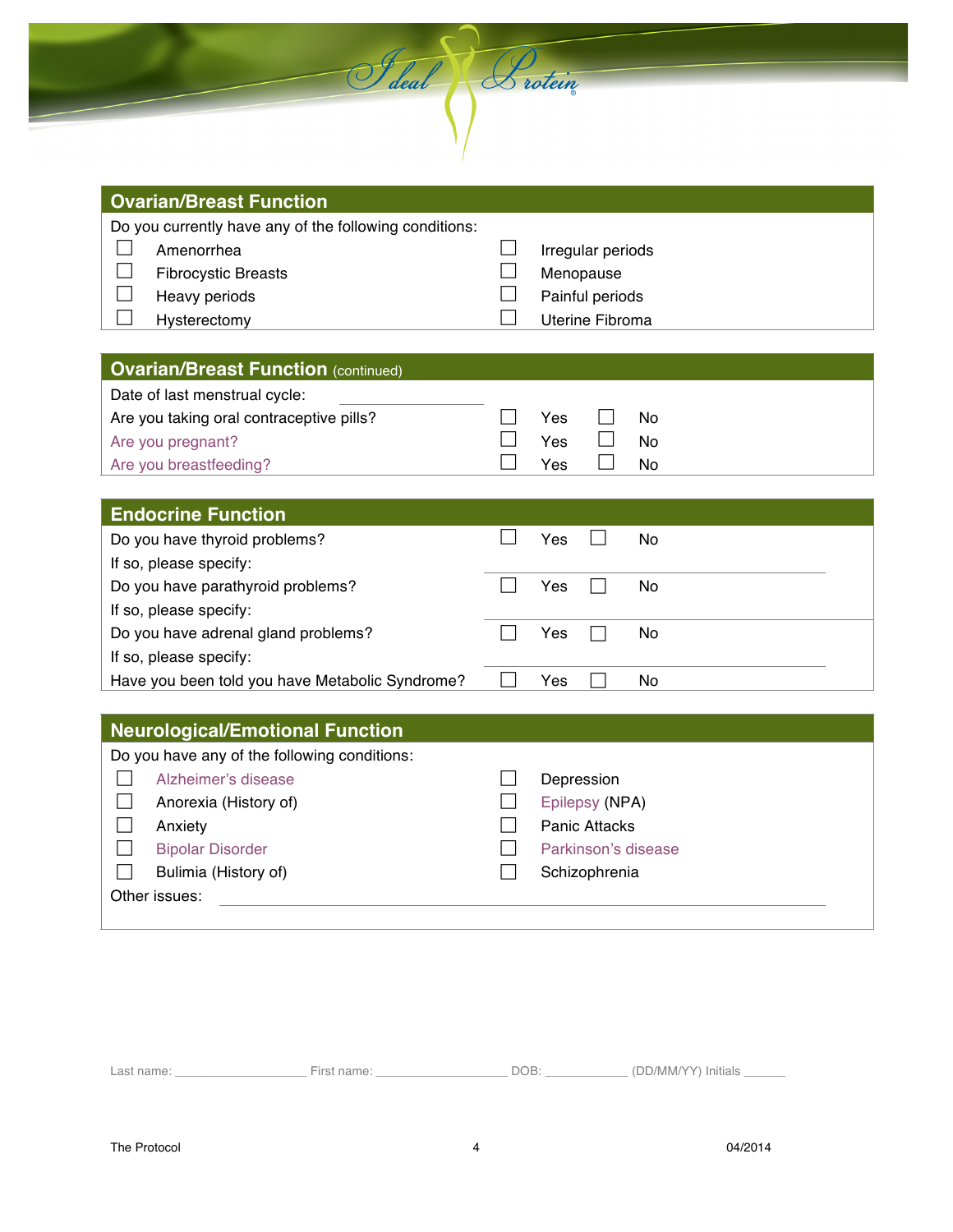| deal | D rotein |
|------|----------|
|      |          |

| <b>INITIALITE CONDITIONS</b>                                                                                                                                 |                                                                               |
|--------------------------------------------------------------------------------------------------------------------------------------------------------------|-------------------------------------------------------------------------------|
| Do you have any of the following conditions:<br>Chronic Fatigue Syndrome<br>Fibromyalgia<br>Lupus<br>Psoriasis<br>Other autoimmune or inflammatory condition | <b>Migraines</b><br><b>Multiple Sclerosis</b><br>Osteoarthritis<br>Rheumatoid |
| <b>Cancer</b>                                                                                                                                                |                                                                               |
| Do you have cancer? (NPC)                                                                                                                                    | No<br>Yes                                                                     |
| If so, what type and where is it located?<br>Have you ever had cancer? (NPC)                                                                                 | Yes<br>No.                                                                    |
| If so, what type and where was it located?                                                                                                                   | No.<br>Yes                                                                    |
| Is your cancer in remission? (NPC)                                                                                                                           | Yes<br>No                                                                     |
| If so, how long have you been in remission?                                                                                                                  | (MM/YY)                                                                       |
|                                                                                                                                                              |                                                                               |
|                                                                                                                                                              |                                                                               |
| General                                                                                                                                                      |                                                                               |
| Do you have any other health problems?<br>If so, please specify:                                                                                             | No<br>Yes                                                                     |
|                                                                                                                                                              |                                                                               |

| <b>Allergies</b>                                 |     |     |  |
|--------------------------------------------------|-----|-----|--|
| Do you have any food allergies or sensitivities? | Yes | No. |  |
| If so, please specify:                           |     |     |  |
|                                                  |     |     |  |

| Last name: | -<br>First name: | DОB | (DD/MM/YY) Initials |  |
|------------|------------------|-----|---------------------|--|
|            |                  |     |                     |  |

**Inflammatory Conditions**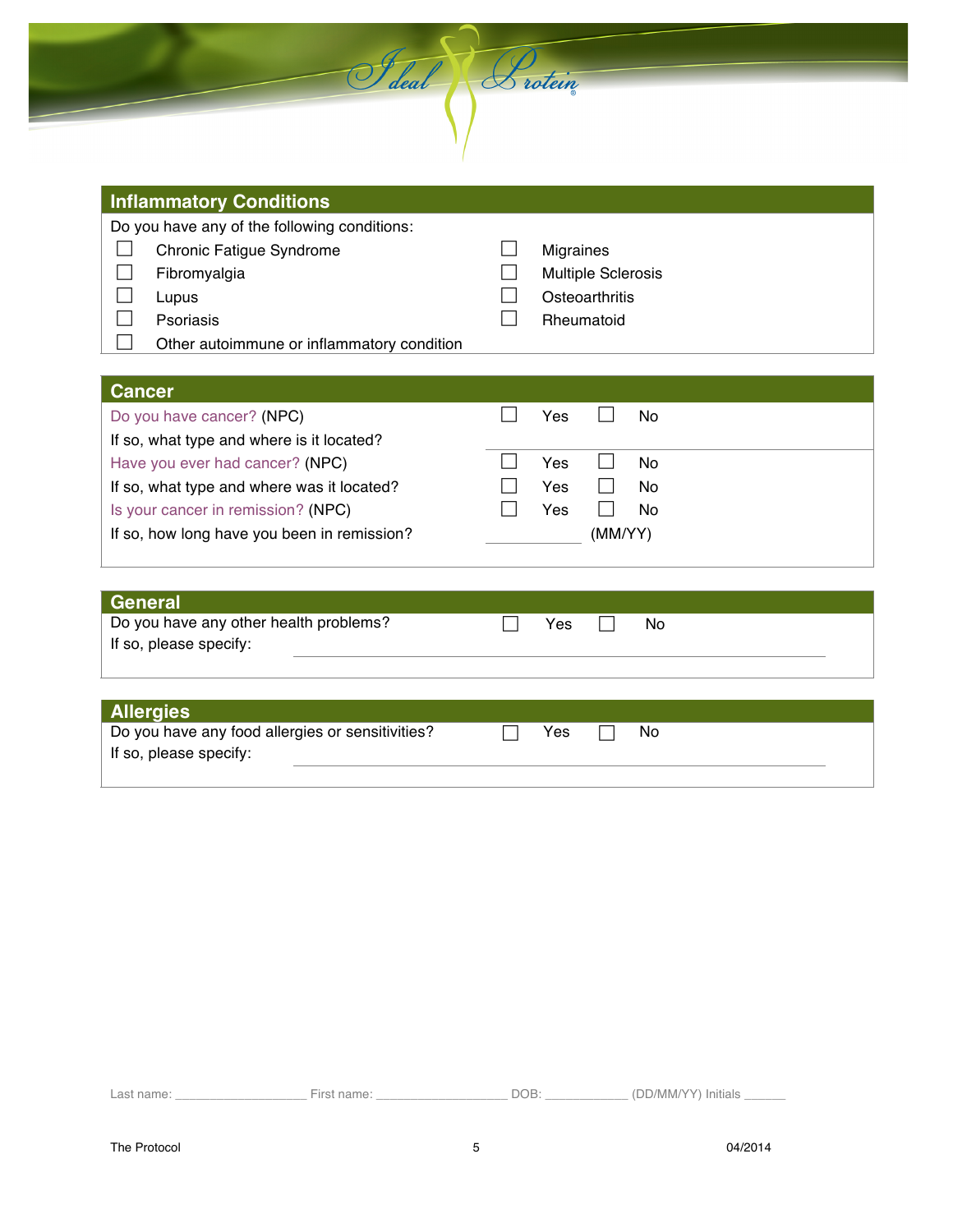**Eating Habits** (Please provide honest answers so that we can help you) **BREAKFAST** Do you have breakfast every morning? The Monton State Monton Never Approximate time: Examples: Do you have a snack before lunch?  $\Box$  Yes  $\Box$  No  $\Box$  Never Approximate time: Examples: **LUNCH** Do you have lunch every day?  $\Box$  Yes  $\Box$  No  $\Box$  Never Approximate time: Examples: Do you have a snack before dinner?  $\Box$  Yes  $\Box$  No  $\Box$  Never Approximate time: Examples: **DINNER** Do you have dinner every day?  $\Box$  Yes  $\Box$  No  $\Box$  Never Approximate time: Examples: The contract of the contract of the contract of the contract of the contract of the contract of the contract of the contract of the contract of the contract of the contract of the contract of the contract of the Do you have a snack at night?  $\Box$  Yes  $\Box$  No  $\Box$  Never Approximate time: Examples: The state of the state of the state of the state of the state of the state of the state of the state of the state of the state of the state of the state of the state of the state of the state of the state of the Last name: \_\_\_\_\_\_\_\_\_\_\_\_\_\_\_\_\_\_\_ First name: \_\_\_\_\_\_\_\_\_\_\_\_\_\_\_\_\_\_\_ DOB: \_\_\_\_\_\_\_\_\_\_\_\_ (DD/MM/YY) Initials \_\_\_\_\_\_

Seal & rotein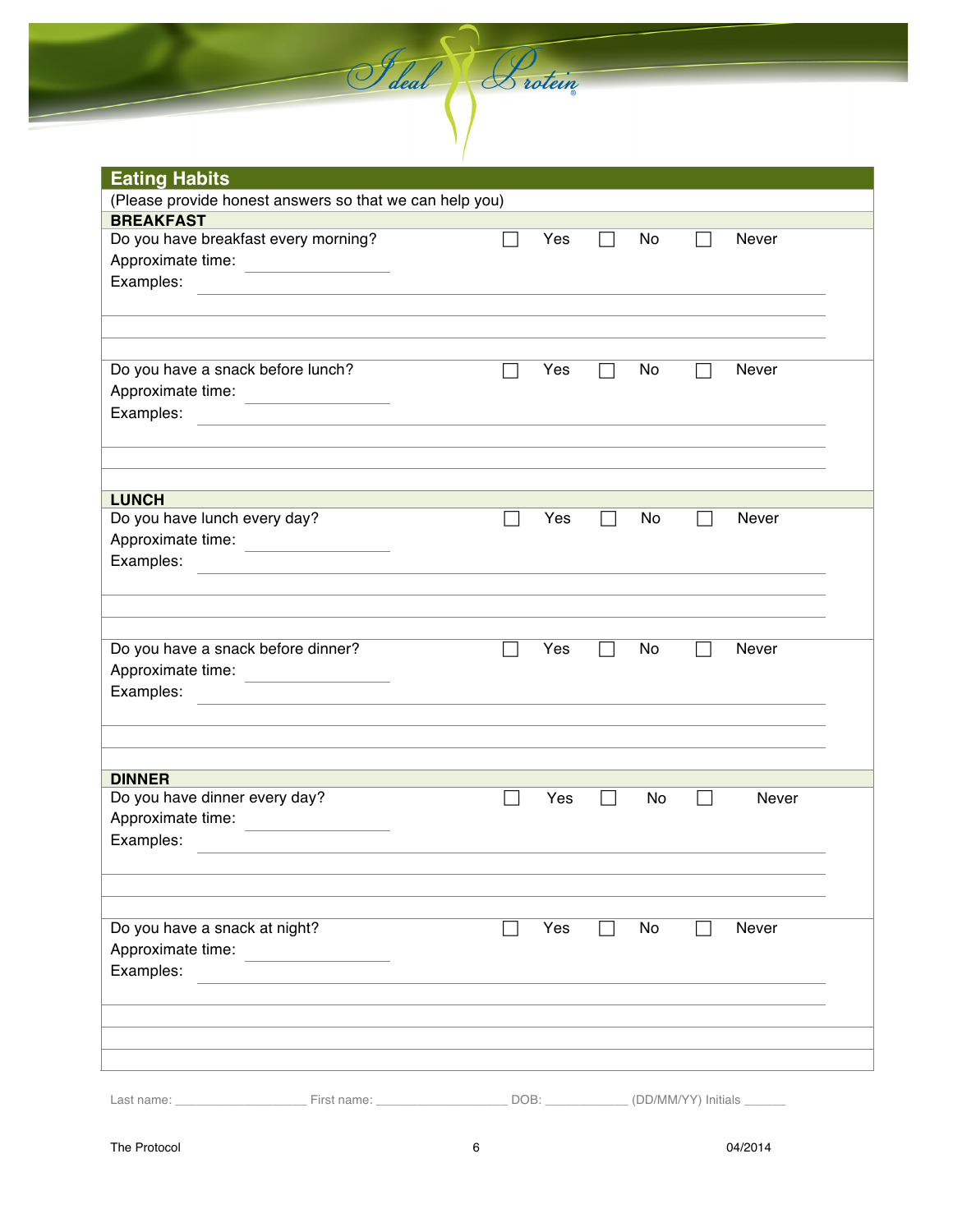Selal Brotein

| <b>OTHER</b>                                                       |              |     |                 |     |
|--------------------------------------------------------------------|--------------|-----|-----------------|-----|
| Are you a vegan?                                                   |              | Yes |                 | No. |
| Strict vegans do not qualify due to too many dietary restrictions. |              |     |                 |     |
| Are you a vegetarian?                                              |              | Yes |                 | No. |
| How many glasses of water do you drink per day?                    |              |     | glasses per day |     |
| How many cups of <b>coffee</b> do you drink per day?               | cups per day |     |                 |     |
| Do you smoke?                                                      |              | Yes |                 | No  |
| If so, how many per day?<br>for how many years?                    |              |     |                 |     |
| Do you drink alcohol?                                              |              | Yes |                 | No. |
| If so, what and how often?                                         |              |     |                 |     |
|                                                                    |              |     |                 |     |

Last name: \_\_\_\_\_\_\_\_\_\_\_\_\_\_\_\_\_\_\_ First name: \_\_\_\_\_\_\_\_\_\_\_\_\_\_\_\_\_\_\_ DOB: \_\_\_\_\_\_\_\_\_\_\_\_ (DD/MM/YY) Initials \_\_\_\_\_\_

٦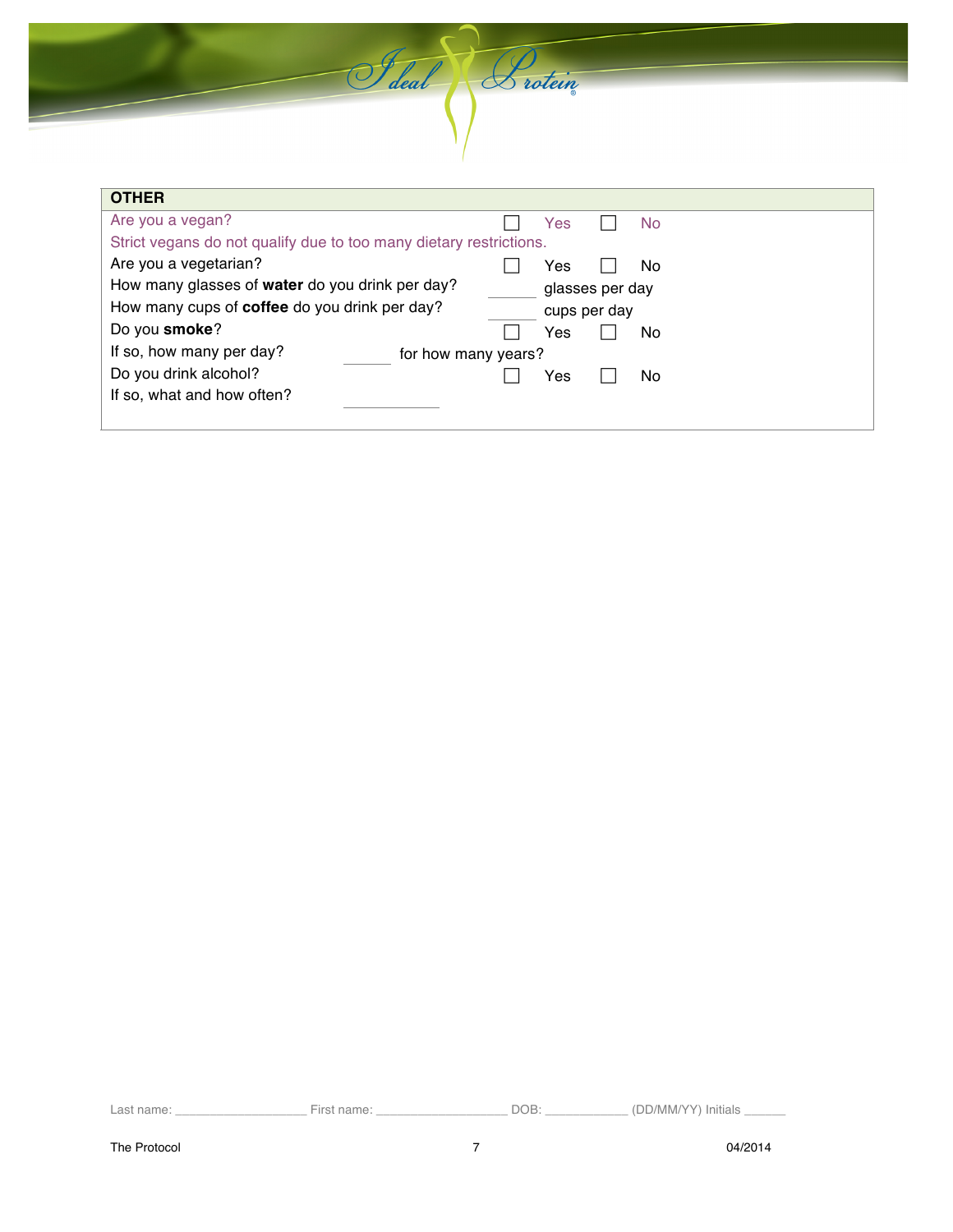|                       | <b>Medications &amp; Supplements</b>   |                                         |                                                                                    |                              |                                                |
|-----------------------|----------------------------------------|-----------------------------------------|------------------------------------------------------------------------------------|------------------------------|------------------------------------------------|
|                       |                                        |                                         | Please list all prescription medications and supplements you are currently taking. |                              |                                                |
|                       | Refer to the example in the first line |                                         |                                                                                    |                              |                                                |
| Name of<br>medication | Milligrams*<br>per capsule             | <b>Number of</b><br>capsules per<br>day | <b>Number of</b><br>doses per day                                                  | <b>Prescribing</b><br>doctor | <b>Reason for</b><br>taking this<br>medication |
| Vitamin X             | 500 mg                                 | $\mathbf{1}$                            | 1 x a day                                                                          | Dr. John Doe                 | Omega 3                                        |
|                       |                                        |                                         |                                                                                    |                              |                                                |
|                       |                                        |                                         |                                                                                    |                              |                                                |
|                       |                                        |                                         |                                                                                    |                              |                                                |
|                       |                                        |                                         |                                                                                    |                              |                                                |
|                       |                                        |                                         |                                                                                    |                              |                                                |
|                       |                                        |                                         |                                                                                    |                              |                                                |
|                       |                                        |                                         |                                                                                    |                              |                                                |
|                       |                                        |                                         |                                                                                    |                              |                                                |
|                       |                                        |                                         |                                                                                    |                              |                                                |
|                       |                                        |                                         |                                                                                    |                              |                                                |
|                       |                                        |                                         |                                                                                    |                              |                                                |
|                       |                                        |                                         |                                                                                    |                              |                                                |
|                       |                                        |                                         |                                                                                    |                              |                                                |
|                       |                                        |                                         |                                                                                    |                              |                                                |
|                       |                                        |                                         |                                                                                    |                              |                                                |
|                       |                                        |                                         |                                                                                    |                              |                                                |
|                       |                                        |                                         |                                                                                    |                              |                                                |

Felal Protein

\*or grams, mEq or dosage unit your doctor prescribes.

Last name: \_\_\_\_\_\_\_\_\_\_\_\_\_\_\_\_\_\_\_\_\_\_\_\_\_\_\_ First name: \_\_\_\_\_\_\_\_\_\_\_\_\_\_\_\_\_\_\_\_\_\_\_\_\_\_\_\_\_ DOB: \_\_\_\_\_\_\_\_\_\_\_\_\_ (DD/MM/YY) Initials \_\_\_\_\_\_\_